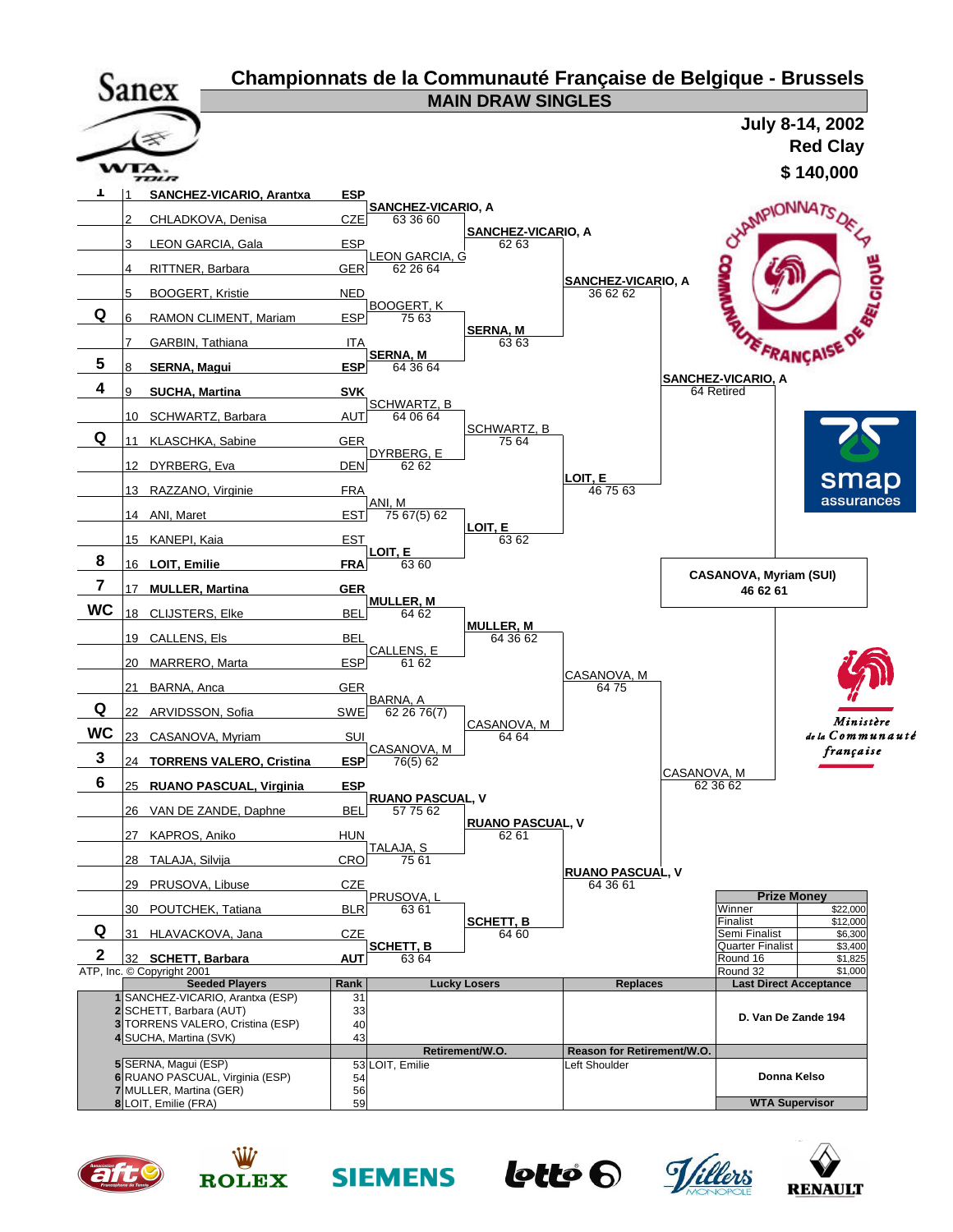

## **Championnats de la Communauté Française de Belgique - Brussels**

**MAIN DRAW DOUBLES** 

|   |                                                                                                           |          |                                                         |                                     |                                          |                    | <b>Red Clav</b><br>\$140,000                |
|---|-----------------------------------------------------------------------------------------------------------|----------|---------------------------------------------------------|-------------------------------------|------------------------------------------|--------------------|---------------------------------------------|
| 1 | RUANO PASCUAL, Virginia(ESP) / SERNA, Magui(ESP)                                                          |          |                                                         |                                     |                                          |                    |                                             |
|   |                                                                                                           |          | <b>RUANO PASCUAL, V. / SERNA, M.</b><br>11 30.0 Retired |                                     |                                          |                    |                                             |
|   | DHENIN, Caroline(FRA) / MARTINCOVA, Eva(CZE)                                                              |          |                                                         | RUANO PASCUAL, V. / SERNA, M.       |                                          |                    |                                             |
|   | KUCEROVA, Magdalena(GER) / STEPHENS, Shelley(NZL)                                                         |          |                                                         | 64 63                               |                                          |                    |                                             |
|   |                                                                                                           |          | KUCEROVA, M. / STEPHENS, S.                             |                                     |                                          |                    |                                             |
|   | GUSSONI, Natalia(ARG) / TALAJA, Silvija(CRO)                                                              |          | 16 60 63                                                |                                     |                                          |                    |                                             |
|   |                                                                                                           |          |                                                         |                                     | SCHWARTZ, B. / WOEHR, J.                 |                    |                                             |
| 4 | MARRERO, Marta(ESP) / POUTCHEK, Tatiana(BLR)                                                              |          |                                                         |                                     |                                          | 64 57 62           |                                             |
|   |                                                                                                           |          | <b>MARRERO, M. / POUTCHEK, T.</b>                       |                                     |                                          |                    |                                             |
|   | COURTOIS, Laurence(BEL) / MAES, Caroline(BEL)                                                             |          | 62 63                                                   | SCHWARTZ, B. / WOEHR, J.            |                                          |                    |                                             |
|   | BARNA, Adriana(GER) / BARNA, Anca(GER)                                                                    |          |                                                         | 62 62                               |                                          |                    |                                             |
|   |                                                                                                           |          | SCHWARTZ, B. / WOEHR, J.                                |                                     |                                          |                    |                                             |
|   | SCHWARTZ, Barbara(AUT) / WOEHR, Jasmin(GER)                                                               |          | 75 57 64                                                |                                     |                                          |                    |                                             |
|   |                                                                                                           |          |                                                         |                                     |                                          |                    | SCHWARTZ, Barbara(AUT) / WOEHR, Jasmin(GER) |
|   | BARCLAY, Catherine(AUS) / LOIT, Emilie(FRA)                                                               |          |                                                         |                                     |                                          | 62 06 64           |                                             |
|   | <b>WC</b> 10 CASANOVA, Myriam(SUI) / CLIJSTERS, Elke(BEL)                                                 |          | BARCLAY, C. / LOIT, E.<br>46 63 63                      |                                     |                                          |                    |                                             |
|   |                                                                                                           |          |                                                         | GARBIN, T. / SANCHEZ-VICARIO, A.    |                                          |                    |                                             |
|   | 11 ANI, Maret(EST) / RAMON CLIMENT, Mariam(ESP)                                                           |          |                                                         | W.O.                                |                                          |                    |                                             |
|   |                                                                                                           |          | <b>GARBIN, T. / SANCHEZ-VICARIO, A.</b>                 |                                     |                                          |                    |                                             |
| 3 | 12 GARBIN, Tathiana(ITA) / SANCHEZ-VICARIO, Arantxa(ESP)                                                  |          | 36 61 62                                                |                                     |                                          |                    |                                             |
|   |                                                                                                           |          |                                                         |                                     | GARBIN, T. / SANCHEZ-VICARIO, A.         |                    |                                             |
|   | 13 DYRBERG, Eva(DEN) / SCHNEIDER, Caroline(GER)                                                           |          |                                                         |                                     | 76(4) 63                                 |                    |                                             |
|   | 14 MULLER, Martina(GER) / RITTNER, Barbara(GER)                                                           |          | MULLER, M. / RITTNER, B.<br>62 62                       |                                     |                                          |                    |                                             |
|   |                                                                                                           |          |                                                         | <b>CALLENS, E. / SCHETT, B.</b>     |                                          |                    |                                             |
|   | Q  15 LEON GARCIA, Gala(ESP) / TORRENS VALERO, Cristina(ESP)                                              |          |                                                         | 6363                                |                                          |                    |                                             |
|   |                                                                                                           |          | CALLENS, E. / SCHETT, B.                                |                                     |                                          |                    |                                             |
|   | 2 16 CALLENS, Els(BEL) / SCHETT, Barbara(AUT)                                                             |          | 64 64                                                   |                                     |                                          |                    |                                             |
|   | ATP, Inc. © Copyright 2001                                                                                |          |                                                         |                                     |                                          |                    |                                             |
|   | <b>Seeded Players</b>                                                                                     | Rank     | <b>Lucky Losers</b>                                     | <b>Replaces</b>                     |                                          | <b>Prize Money</b> | <b>Last Direct Acceptance</b>               |
|   | 1 RUANO PASCUAL, Virginia (ESP) / SERNA, Magui (ESP)                                                      |          |                                                         |                                     | Winner                                   | \$6,500            |                                             |
|   | 2 CALLENS, Els(BEL) / SCHETT, Barbara(AUT)                                                                | 20       |                                                         |                                     | Finalist                                 | \$3,475            | N.Gussoni / S.Talaja 503                    |
|   | 3 GARBIN, Tathiana(ITA) / SANCHEZ-VICARIO, Arantxa(ESP)<br>4 MARRERO, Marta(ESP) / POUTCHEK, Tatiana(BLR) | 47<br>68 |                                                         |                                     | Semi Finalist<br><b>Quarter Finalist</b> | \$1,850<br>\$1,000 |                                             |
|   |                                                                                                           |          | Retirement/W.O.                                         | Reason For Retirement/W.O. Round 16 |                                          | \$550              |                                             |
|   |                                                                                                           |          | <b>DHENIN, Caroline</b><br>LOIT. Emilie                 | Stomach.Nausea<br>Left Shoulder     |                                          |                    |                                             |
|   | <b>MAIN DRAW DOUBLES</b>                                                                                  |          |                                                         |                                     |                                          |                    | Donna Kelso                                 |



 $W_{T\!O\!I\!P}$ 









**July 8-14, 2002**

**WTA Supervisor**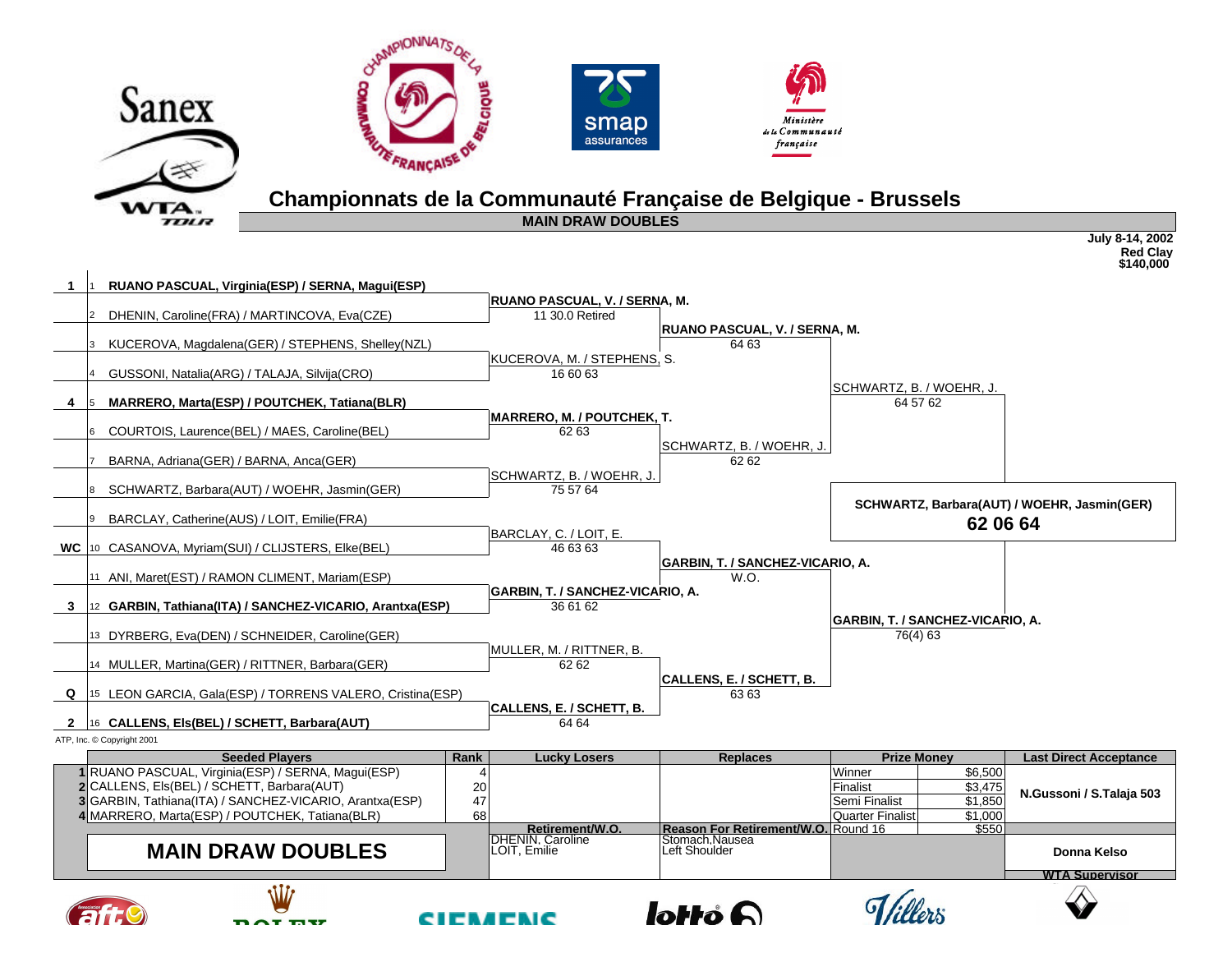| <b>Sanex</b>               |            |                                                    |             |                                 |                                   | Championnats de la Communauté Française de Belgique - Brussels |                                                     |
|----------------------------|------------|----------------------------------------------------|-------------|---------------------------------|-----------------------------------|----------------------------------------------------------------|-----------------------------------------------------|
|                            |            |                                                    |             |                                 | <b>QUALIFYING SINGLES</b>         |                                                                |                                                     |
|                            |            |                                                    |             |                                 |                                   |                                                                | July 8-14, 2002                                     |
|                            |            |                                                    |             |                                 |                                   |                                                                | <b>Red Clay</b>                                     |
|                            | ГА<br>TOUR |                                                    |             |                                 |                                   |                                                                | \$140,000                                           |
|                            |            | <b>SCHAUL, Claudine</b>                            | <b>LUX</b>  | <b>SCHAUL, C</b>                |                                   |                                                                |                                                     |
|                            | 2          | Bye                                                |             |                                 |                                   |                                                                |                                                     |
|                            | 3          | HLAVACKOVA, Jana                                   | <b>CZE</b>  |                                 | HLAVACKOVA, J<br>W.O.             |                                                                |                                                     |
| <b>WC</b>                  | 4          | <b>BACQUET, Emilie</b>                             | <b>FRA</b>  | HLAVACKOVA,<br>75 61            |                                   |                                                                |                                                     |
|                            | 5          | WOERLE, Kathrin                                    | <b>GER</b>  |                                 |                                   | <b>HLAVACKOVA, J</b><br>63 46 75                               |                                                     |
|                            | 6          | <b>GUSSONI, Natalia</b>                            | ARG         | <b>GUSSONI, N</b><br>63 76(6)   |                                   |                                                                |                                                     |
|                            | 7          | <b>FLIPKENS, Kirsten</b>                           | BEL         |                                 | <b>GUSSONI, N</b><br>64 60        |                                                                |                                                     |
| 7                          | 8          | <b>VAN ACKER, Patty</b>                            | <b>BEL</b>  | <b>VAN ACKER, P</b><br>61 64    |                                   |                                                                | OVAMPIONNA7S DE LA                                  |
| $\mathbf{2}$               | 9          | <b>KLASCHKA, Sabine</b>                            | <b>GER</b>  |                                 |                                   |                                                                |                                                     |
|                            |            | 10 Bye                                             |             | <b>KLASCHKA, S</b>              |                                   |                                                                |                                                     |
| <b>WC</b>                  | 11         | VAN BOEKEL, Dominique                              | <b>NED</b>  |                                 | <b>KLASCHKA, S</b><br>67(4) 63 61 |                                                                |                                                     |
| <b>WC</b>                  |            | 12 DE VRIES, Jessie                                | <b>BEL</b>  | <u>VAN BOEKEL, D</u><br>62 61   |                                   |                                                                |                                                     |
|                            | 13         | MAES, Caroline                                     | BEL         |                                 |                                   | <b>KLASCHKA, S</b><br>61 63                                    |                                                     |
|                            | 14         | MITTERLEHNER, Isabella                             | AUT         | MAES, C<br>64 64                |                                   |                                                                |                                                     |
|                            |            | 15 DHENIN, Caroline                                | <b>FRA</b>  |                                 | MAES, C<br>64 63                  |                                                                |                                                     |
| 5                          |            | 16 HOOGLAND, Marielle                              | <b>NED</b>  | DHENIN, C<br>62 76(5)           |                                   |                                                                |                                                     |
| 3                          | 17         | <b>BARNA, Adriana</b>                              | <b>GER</b>  |                                 |                                   |                                                                |                                                     |
|                            | 18         | Bye                                                |             | <b>BARNA, A</b>                 |                                   |                                                                | <u>smap</u><br>assurances                           |
| <b>WC</b>                  | 19         | <b>BAILLY, Caroline</b>                            | <b>BEL</b>  |                                 | BARNA, A<br>62 64                 |                                                                |                                                     |
|                            | 20         | REMIS, Nicole                                      | <b>AUTI</b> | BAILLY, C<br>16 76(3) 64        |                                   |                                                                |                                                     |
|                            | 21         | SCHNEIDER, Caroline                                | <b>GER</b>  |                                 |                                   | RAMON CLIMENT, M<br>6361                                       |                                                     |
|                            |            | 22 STEPHENS, Shelley                               | NZL         | STEPHENS, S<br>62 64            |                                   |                                                                |                                                     |
|                            | 23         | RAMON CLIMENT, Mariam                              | <b>ESP</b>  |                                 | RAMON CLIMENT, M<br>46 60 62      |                                                                |                                                     |
| 8                          |            | 24 MOREL, Elsa                                     | <b>FRA</b>  | RAMON CLIMENT, M<br>76(6) 46 63 |                                   |                                                                |                                                     |
| 4                          | 25         | <b>MARTINCOVA, Eva</b>                             | <b>CZE</b>  |                                 |                                   |                                                                | Ministère                                           |
|                            |            | 26 SPREM, Karolina                                 | CRO         | <b>MARTINCOVA, E</b><br>6475    |                                   |                                                                | de la Communauté                                    |
|                            | 27         | FEYS, Debbrich                                     | BEL         |                                 | TATON, G<br>64 64                 |                                                                | française                                           |
| <b>WC</b>                  |            | 28 TATON, Gaëlle                                   | BEL         | TATON, G<br>60 63               |                                   |                                                                |                                                     |
|                            | 29         | FREYE, Kirstin                                     | <b>GER</b>  |                                 |                                   | <b>ARVIDSSON, S</b><br>62 61                                   |                                                     |
|                            |            | 30 JERABEK, Adriana                                | <b>GER</b>  | JERABEK, A<br>W.O.              |                                   |                                                                |                                                     |
|                            | 31         | ABLOVATCHI, Evghenia                               | <b>MDA</b>  |                                 | ARVIDSSON, S<br>46 64 62          |                                                                | <b>Prize Money</b>                                  |
| 6                          | 32         | <b>ARVIDSSON, Sofia</b>                            | <b>SWE</b>  | <b>ARVIDSSON, S</b><br>26 61 75 |                                   |                                                                | 3rd Round<br>\$550<br>2nd Round<br>\$300            |
| ATP, Inc. C Copyright 2001 |            | <b>Seeded Players</b>                              | Rank        |                                 | <b>Alternates</b>                 | <b>Replaces</b>                                                | 1st Round<br>\$175<br><b>Last Direct Acceptance</b> |
|                            |            | 1 SCHAUL, Claudine (LUX)                           | 214         |                                 |                                   |                                                                |                                                     |
|                            |            | 2 KLASCHKA, Sabine (GER)<br>3 BARNA, Adriana (GER) | 222<br>227  |                                 |                                   |                                                                | 3 Byes                                              |
|                            |            | 4 MARTINCOVA, Eva (CZE)                            | 252         |                                 |                                   |                                                                |                                                     |
|                            |            | 5 HOOGLAND, Marielle (NED)                         |             | 258 FREYE, Kirstin              | Retirement/W.O.                   | Reason for Retirement/W.O.<br>Still Playing \$25,000           |                                                     |
|                            |            | 6 ARVIDSSON, Sofia (SWE)                           |             | 267 SCHAUL, Claudine            |                                   | Still Playing \$25,000                                         | Donna Kelso                                         |
|                            |            | 7 VAN ACKER, Patty (BEL)<br>8 MOREL, Elsa (FRA)    | 276<br>280  |                                 |                                   |                                                                | <b>WTA Supervisor</b>                               |